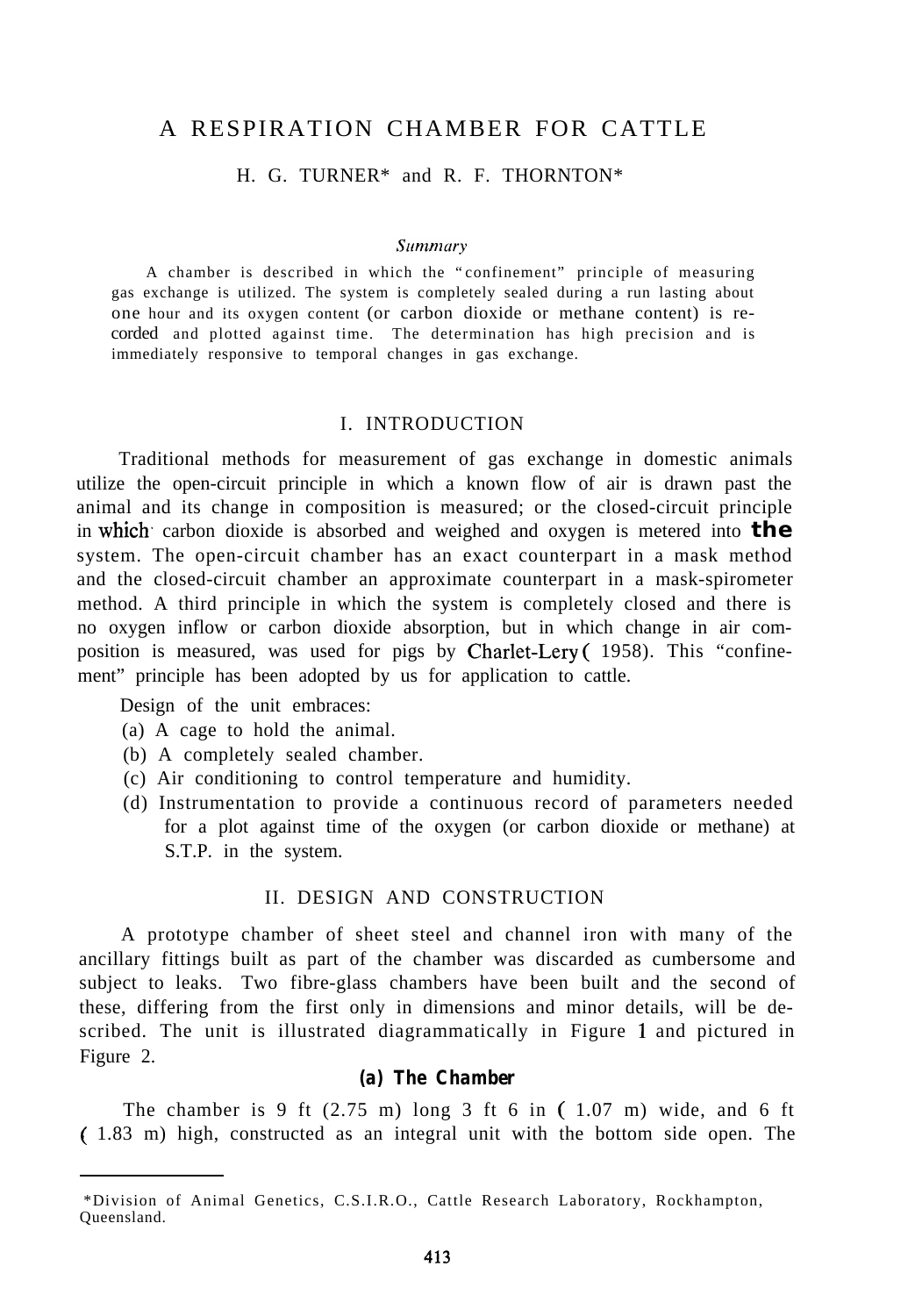fibre-glass,  $\frac{1}{8}$  in. (3 mm) thick, was cast on a timber mould, and 1 in. x  $\frac{1}{2}$  in. (25 x 12 mm) channel iron was bonded into the resin to strengthen edges and faces. The internal surface is therefore smooth and the framework projects externally. The fibre-glass is translucent and supplements illumination from the two "Perspex" windows. The chamber weighs about 300 lb (140 kg) and can be quickly raised clear of the cage or lowered into the moat which provides a water seal (Figure 1).

## *(b) The Cage*

The cage is a fairly neat fit inside the chamber walls and is 5 ft (1.5 m) high, leaving 12 in. (30 cm) between top of cage and roof of chamber. It is a framework of 1 in.  $(25 \text{ mm})$  pipe covered internally with 3 in.  $(7.5 \text{ cm})$  steel



Fig. 1.-Schematic diagram of chamber and cage.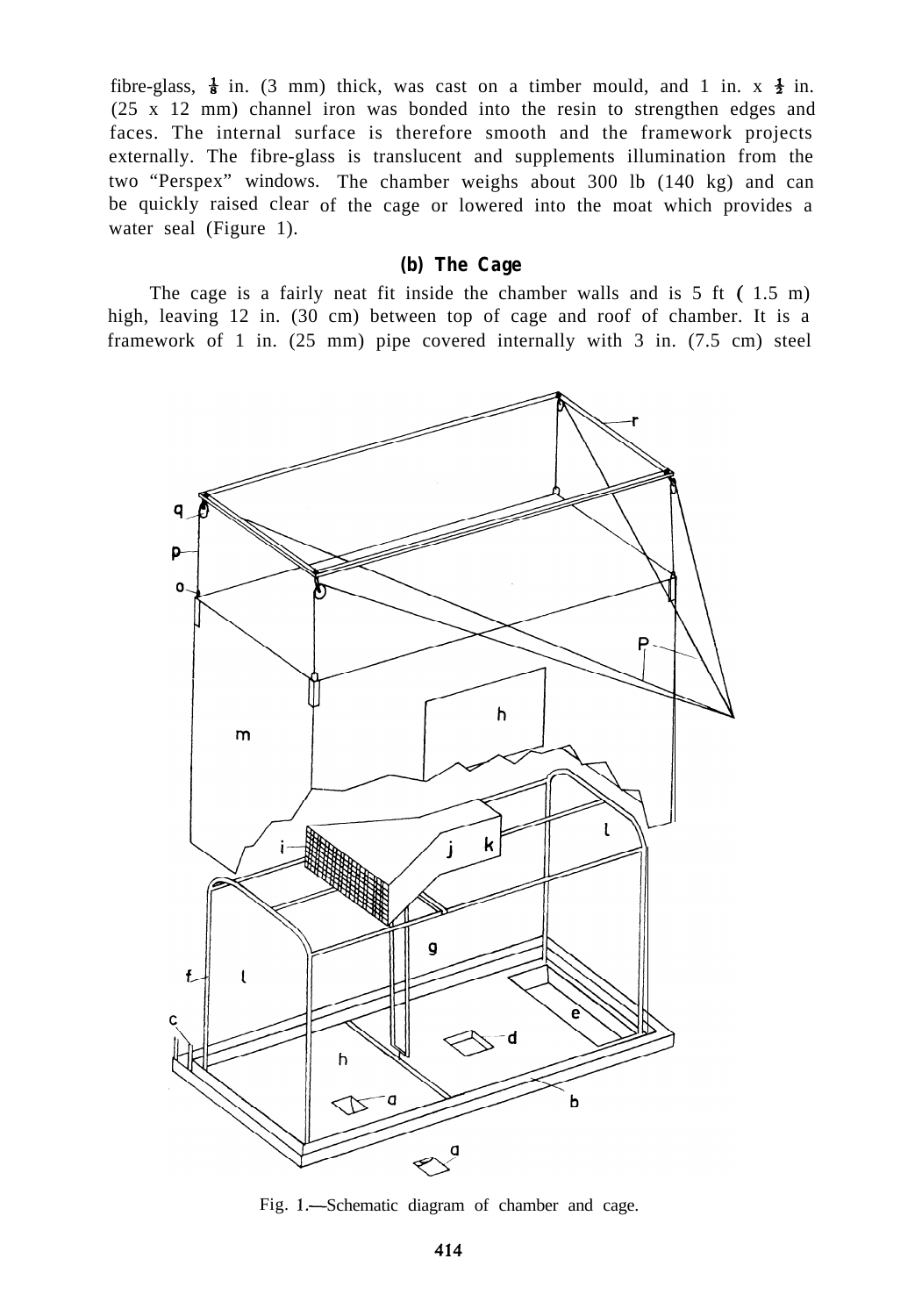mesh. An entry door is at the back and there are small access doors at the front and on each side. The cage incorporates an adjustable yoke, and feed and water bins which can be covered and uncovered by external control.

## *(c) Air Conditioning*

A 3 H.P. refrigeration unit, remote from the chambers, provides a reservoir of cold water which is circulated via insulated 1 in.  $(25 \text{ mm})$  piping through a coil mounted on the roof of the cage. A duct leading from the coil contains a three speed exhaust fan and heating coils of which the power output can be varied. The heaters are controlled by a bimetal thermostat and hot-wire vacuum switch. Dry-bulb temperature is thus controlled automatically and humidity may be controlled within limits by adjusting refrigerant temperature or flow, fan speed and degree of reheating. Ancillary fans ensure thorough mixing of chamber air. Wet and dry bulb thermocouples are placed in various positions in the chamber and records from them confirm thorough mixing.

## *(d)* Gas Analysis

Air is pumped continuously from the chamber, through a small sampling circuit which incorporates dust trap, solenoid valves and relief valve, and back to the chamber. These circuits from both chambers operate continuously, and a manifold, with solenoid valves, provides for each in turn to be diverted through the analyser circuit. The analyser circuit is kept to a minimum of dead space. The whole system involving chamber, floor and sampling circuit is made airtight. This is tested by maintenance of positive or negative pressure and any leaks are located with the aid of Freon 12.

The analyser circuit incorporates a Beckman Paramagnetic Oxygen Analyser Model F3M2, and provision has been made for incorporation of two Beckman

*Legend Fig.* 1.

- *a:* Acces duct, 6" (15cm) square, water-sealed, for entry of pipes and leads.
- *b:* Moat 6" (15 cm) deep,  $4$ " (10 cm) wide, made of steel and sealed into concrete with pitch.

(

c: Pipe to provide air bleed for equilibration of chamber before sealing.

d: Urine sump (urine pumped to container on top of cage).

- e: Pit for faeces tin.
- f: Cage.
- g: Adjustable yoke.
- h: Position of feed and water bins.
- $1^{\dagger}$  Cooling coil, 30" (76 cm) x 10" (25 cm), double-banked.
- i: Position of 3-speed, 10" (25 cm), exhaust fan in duct.
- k: Position of heaters in duct.
- I: Positions of additional mixing fans.
- *m:* Chamber.
- $n$  "Perspex" window,  $3'$  x 2' (0.9 x 0.6 m) (one in each side).
- o: Steel rings bonded into chamber.
- p: Wire ropes.
- 4: Caster pulleys.
- r: Fixed overhead steel frame.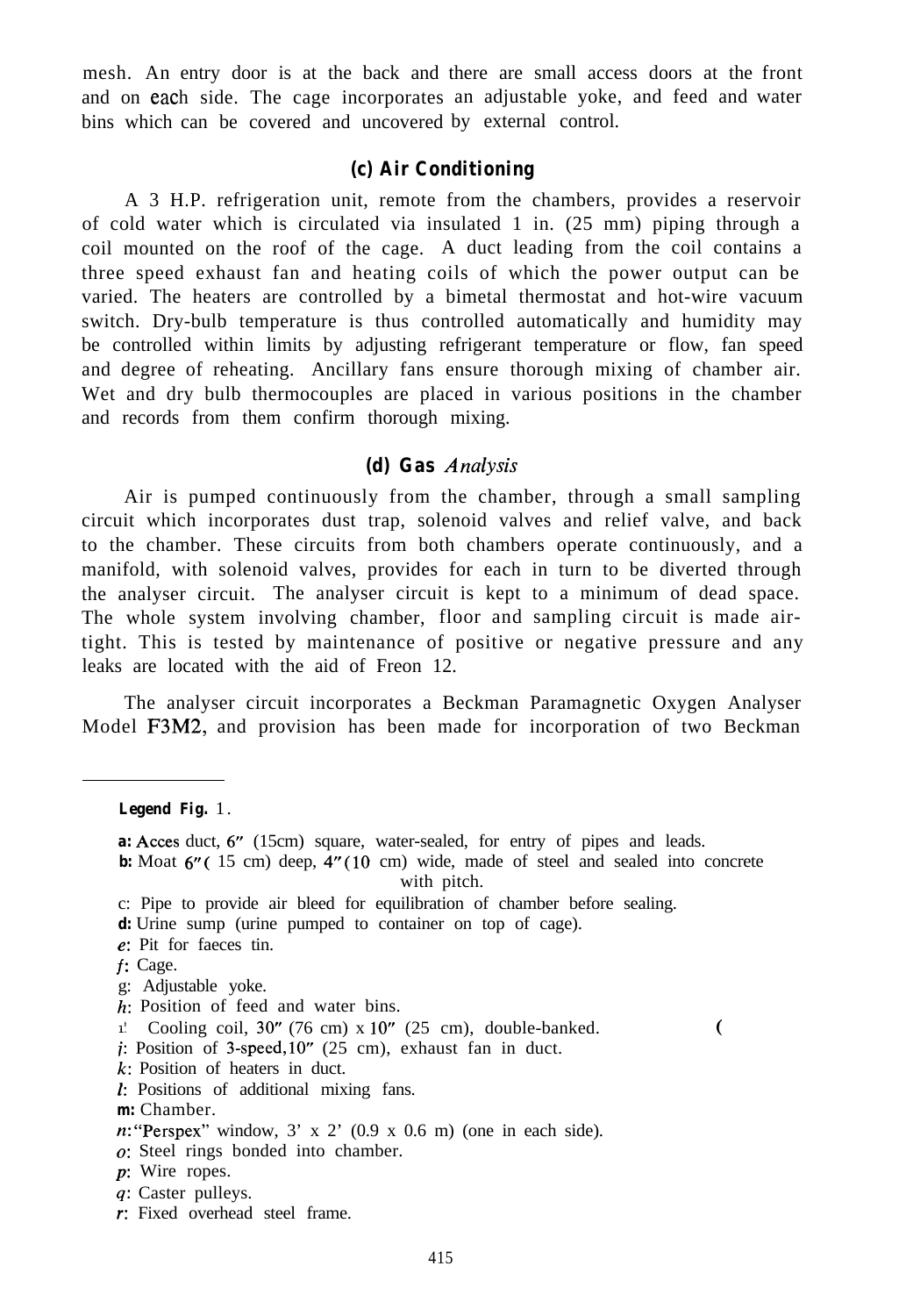

Fig. 2a.-Cage with chamber elevated.



Fig. 2b.--Chamber in position.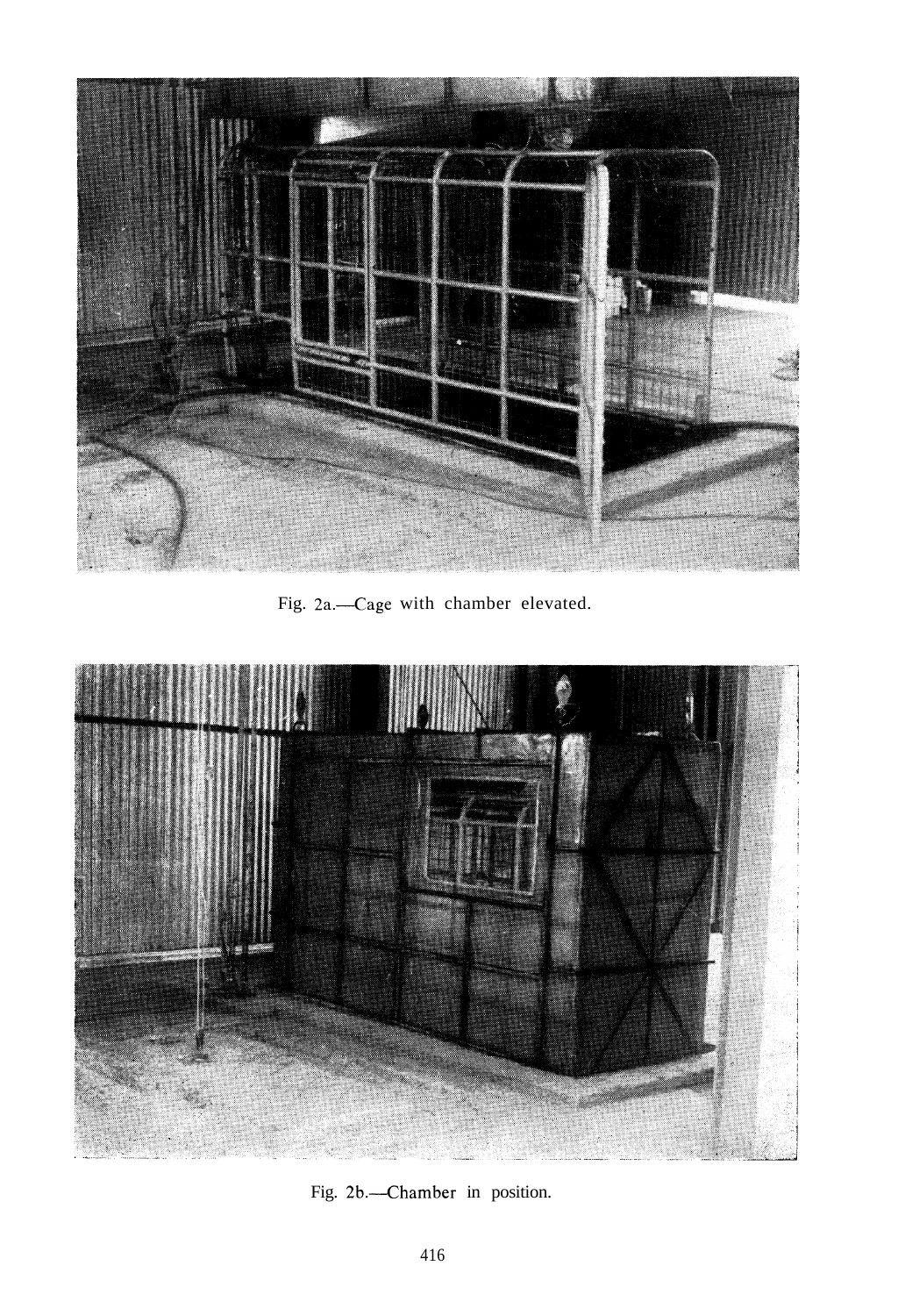Infra-red Analysers in parallel to provide records of carbon dioxide and methane production.

A pressure transducer ("Ether" Type UP 2, J. Langham Thompson) is used to record any difference between barometric pressures inside and outside the chamber. Barometric pressure is at present read manually when required from a sensitive aneroid barometer (Mechanism Ltd., U.K.).

The various parameters are recorded on two 12-channel potentiometric recorders (Speedomax G), one with range  $O-5$  mV and the other  $O-1$  or  $1-2$  mV. One recorder has a harness which switches solenoids for air flow and for the pressure transducer synchronously with selected channels.

#### 111. OPERATION

In a single run, oxygen content is allowed to decline to  $19\%$  and this is accompanied by a rise in carbon dioxide to about  $1.5-2\%$ . Neither of these changes has significant physiological effect (Blaxter 1962). This limit determines duration of the run which varies from about 30 to 100 minutes according to size and state of the animal. Air can be quickly renewed for recommencement of a succeeding run.

Oxygen consumption is determined as the change in oxygen content of the system. If chamber air is circulated to the Analyzer unchanged, then the volume of oxygen at S.T.P. at any time equals:<br>  $273 \text{ (V}_1 \pm \text{V}_2 \text{ - V}_3) \text{ P}$  / (760 T)

273 
$$
(V_1 \pm V_2 - V_3) P / (760 T)
$$

where  $V_1$  = volume of the system (1.)

- $V_2$  = a small correction for effect of any pressure differential on chamber volume (1.)
- $V_3$  = volume of the animal (1.) = weight (kg)  $\times$  specific volume (I./kg)

 $P =$  partial pressure of oxygen (mm Hg)

 $T =$  dry bulb temperature ( $K$ )

The oxygen Analyzer senses partial pressure of oxygen and it is more useful to calibrate its scale in these terms rather than transform it to percentage by volume. Adopting this principle, changes in barometric pressure or vapour pressure are irrelevant to the measurement required, and the expression remains quite simple.

Absolute accuracy has not been assessed and not all components of precision have been examined, but a likely perspective of errors arising from the various terms in the foregoing equation is given in Table 1. Firstly, this shows that an uncontrollable source of error, specific volume of the animal, has a negligible effect on precision, whereas temperature, the precision of which could be improved, accounts for nearly half the total error. Error within a run, determined in actual trials from the standard error of regressions of oxygen content on time, corresponds closely with that shown in Table 1. As the determined error includes any biological variation in oxygen consumption during a run, and technical error yet to be improved, it appears that instrumental error is if anything overestimated in Table 1. The error within a run, shown as the error of the difference in oxygen content between two points, can be reduced, though not dramatically, by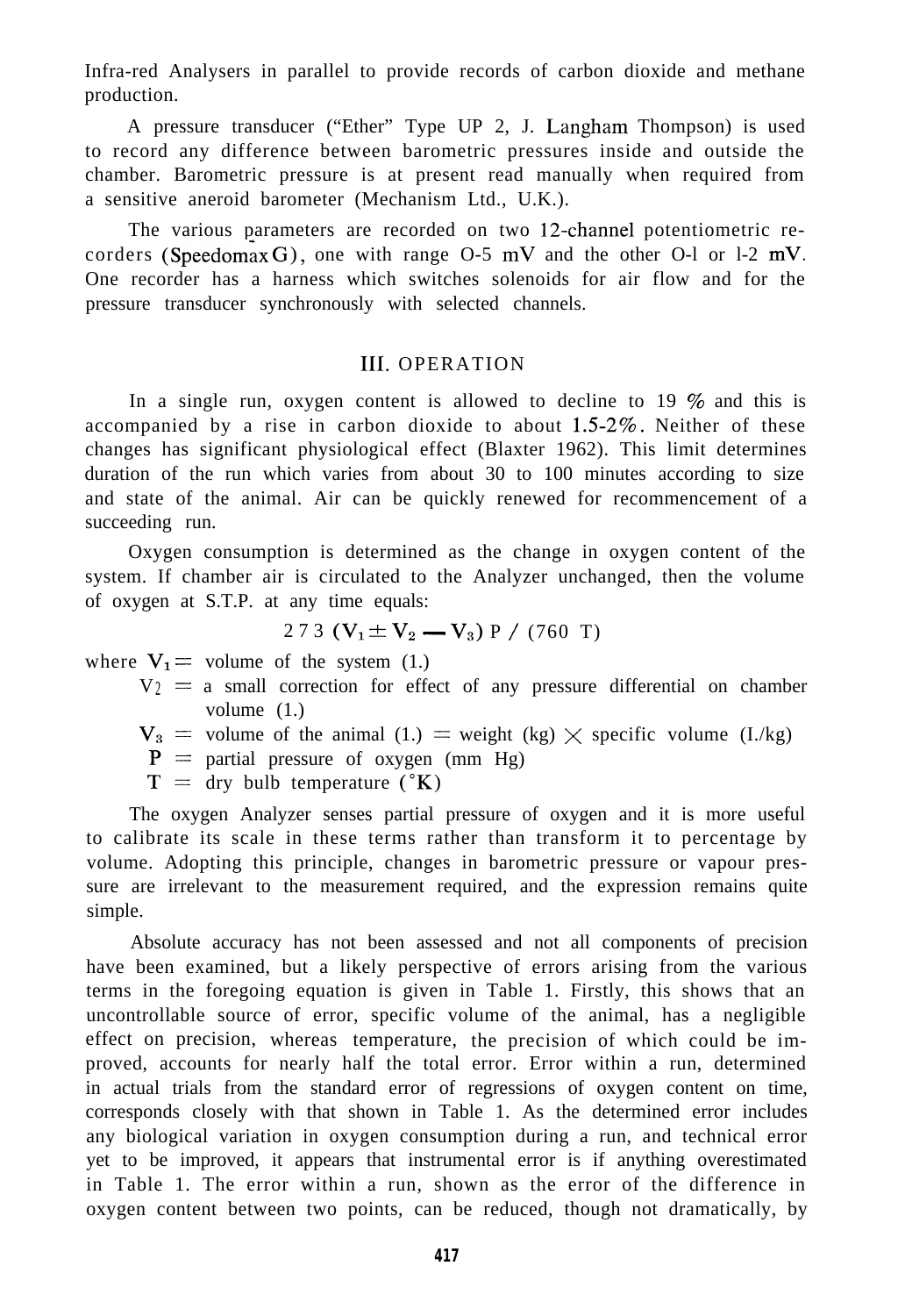| Measurement                                                                 | Mean | Standard<br>Deviation | Coefficient<br>of<br>Variation | Contribution<br>to Net<br>Variance<br>$\%$ |
|-----------------------------------------------------------------------------|------|-----------------------|--------------------------------|--------------------------------------------|
| $(a)$ Errors within a run:                                                  |      |                       |                                |                                            |
| Chamber Vol. (1.)                                                           | 5200 | 2                     | 0.04                           | $2 x 9.5*$                                 |
| Vol. of Animal (l.)                                                         | 285  | $\mathbf{0}$          | $\Omega$                       | 0                                          |
| †Partial Pressure of $02$ (mm Hg)                                           | 150  | 0.03                  | 0.02                           | $2 x 2.4*$                                 |
| Temperature $(^{\circ}K)$                                                   | 300  | 0.2                   | 0.07                           | $2 \times 24.8^*$                          |
| Vol. of $0_2$ at STP in system (1.)                                         | 883  | 0.7                   | 0.08                           | $2 \times 36.7^*$                          |
| $02$ Consumption (1.)                                                       | 88   | 1.0                   | 1.13                           | 73.4                                       |
| (b) Extra component of error between different runs with different animals: |      |                       |                                |                                            |
| Chamber Vol. (1.)                                                           | 5200 | 5                     | 0.1                            | 0.6                                        |
| Animal weight (kg)                                                          | 300  | $\mathbf{2}$          | 0.041                          | 0.1                                        |
| Specific Vol. of animal $(l./kg)$                                           | 0.95 | 0.015                 | 0.091                          | 0.5                                        |
| †Partial pressure of $02$ (mm Hg)                                           | 15   | 0.10                  | 0.67                           | 25.4                                       |
| Temperautre $(^{\circ}K)$                                                   | 300  | $\mathbf{0}$          | $\theta$                       | $\bf{0}$                                   |
| $00$ Consumption $(1.)$                                                     | 88   | 0.6                   | 0.68                           | 26.6                                       |
| (c) Total error of measurement $(a + b)$ :                                  |      |                       |                                |                                            |
| $02$ Consumption (1.)                                                       | 88   | 1.17                  | 1.32                           | 100                                        |

# TABLE 1 *Assessment of errors* **of** *measurement in determinations* **of** *oxygen consumption*

\*O, Consumption as shown here is determined as difference in 0, content of system at two points in time. Then error variance of 0, consumption  $=$  twice error variance of  $0<sub>2</sub>$ content.

+Precision of partial pressure is affected by sensitivity only under (a), and under (b) by span calibration and zero drift during a run.

JExpressed as percentage effect of the deviation on net air volume of 4915 1.

calculation of a regression from several points. Nine equally spaced points (though fewer extreme points) are needed during an interval to make the error of oxygen consumption in litres per interval equal to the error of oxygen content of the system in litres.

It appears that the potential net instrumental precision, allowing for differences that may occur between widely separated runs with different animals, is if anything less than 1.17 1. per interval, equivalent to 1.3  $\%$  of the rate of oxygen consumption determined during a complete run. If 16 such determinations were made, say in a period of 24 hours, error of their sum or mean would be reduced by a factor of  $1/\sqrt{1}$  6 i.e. to 0.3%.

At present, the reading of oxygen pressure is not independent of humidity, apparently because of absorption and release of water in the sample circuit. Until this is corrected, silica gel traps have been incorporated in the sample circuit, and the calculation of oxygen volume becomes:

*273* (B — H) (V<sub>1</sub>  $\pm$  V<sub>2</sub> — V<sub>3</sub>) P / (760 T.B.)